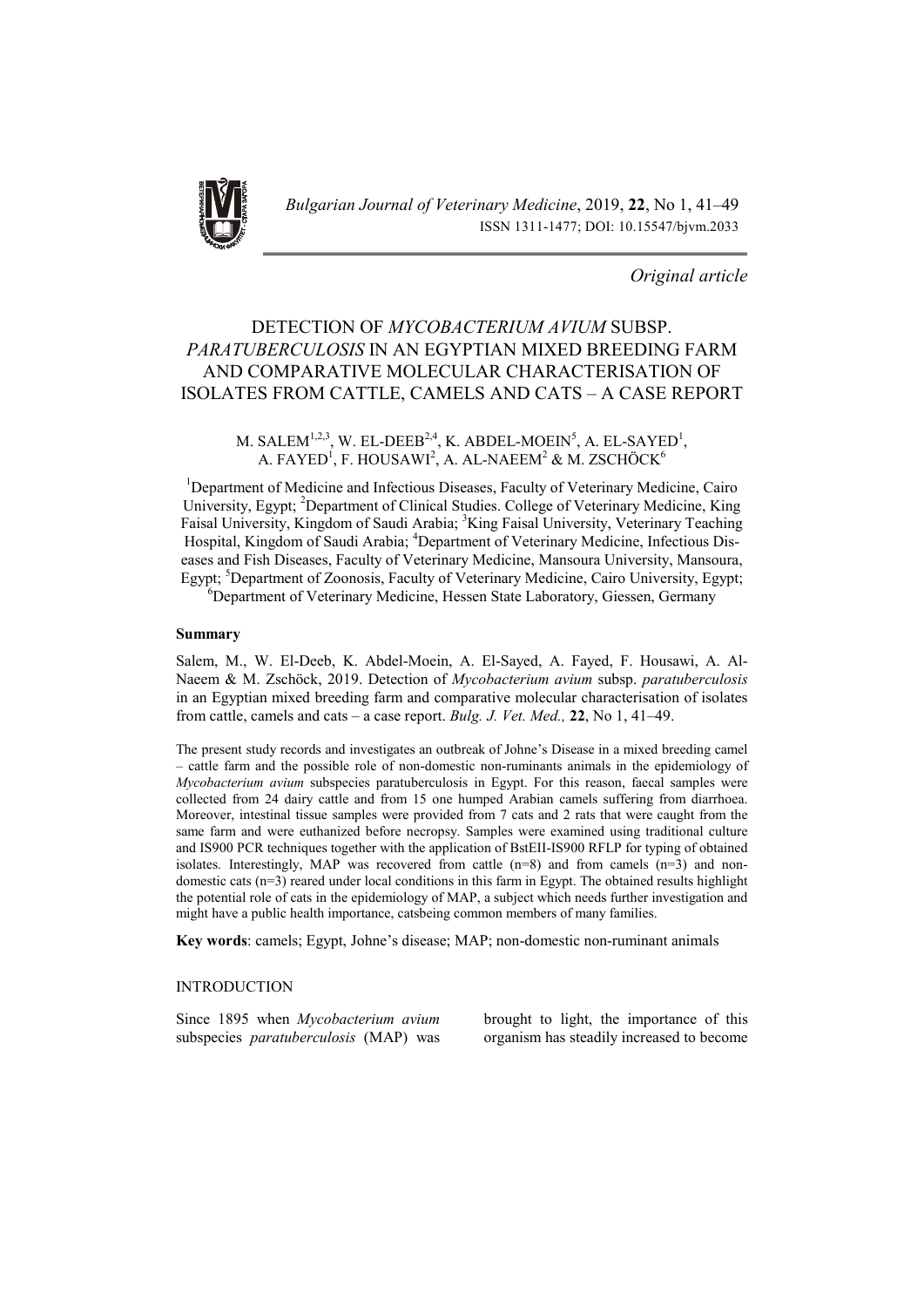*Detection of Mycobacterium avium subsp. paratuberculosis in an Egyptian mixed breeding farm ….*

a great challenge in veterinary medicine (Salem *et al.,* 2013). MAP is the causative agent of Johne's disease (JD), a fatal chronic enteritis leading to massive economic losses to the ruminant industry (Bryant *et al.,* 2016). Domestic and wild ruminants are the main natural reservoirs for MAP including cattle, sheep, goats and deer. However, the organism showed the ability to jump the species barrier to expand its host range as it was found in other non-ruminant animals including some wild reservoirs such as foxes, weasels, rats and boars (Kim *et al.,* 2013). Moreover, MAP was isolated from diseased persons with inflammatory bowel syndrome (Crohn's disease) a matter of great interest suggesting a zoonotic potential of this *Mycobacterium* species (Scanu *et al.,* 2007).

The disease in ruminants is characterised by a prolonged subclinical stage then appear signs as loss of condition, decrease in milk yield, weight loss and diarrhoea which may be intermittent first then becomes constant, more severe, not responsive to antibiotic treatment and finally the animal dies (Salem *et al.,* 2013; El-Deeb *et al.,* 2014). Johne's disease was reported worldwide while in Egypt it was largely ignored for several years as it was thought that Egypt was free from JD. This concept was mostly believed until broken by Salem *et al.* (2005) who isolated MAP from diseased cattle from three different Egyptian districts denoting the existence of the disease in Egypt.

The present study records and investigates an outbreak of JD in a mixed breeding camel-cattle farm and the possible role of non-domestic non-ruminant animals in the epidemiology of MAP in Egypt.

### MATERIALS AND METHODS

### *Samples*

Faecal samples were collected from 24 dairy cattle (Holstein-Friesian) and from 15 one humped Arabian camel (*Camelus dromedaries*) in a mixed breeding camelcattle farm in Sinai Peninsula. These animals showed various degree of diarrhoea from severe, non-responsive to antibiotic treatment, to chronic or intermittent. In addition, faeces and tissue samples (intestinal sections, ileocaecal junction and intestinal lymph nodes) were collected from 7 cats and 2 rats that were caught at the same farm and were euthanised before necropsy. Briefly, animals were anesthetised with a mixture of ketamine and xylazine at recommended dosages and were euthanised by intracardiac injection of sodium pentobarbital and transported to the laboratory immediately (Palmer *et al.,*  2005).

All samples were sent to the laboratory in ice box with minimum delay. Up on arrival, faecal and tissue samples were decontaminated as previously described (Palmer *et al.,* 2005; Salem *et al.,* 2005). Samples were processed in 2 parallel directions comprising direct detection of MAP in the samples by IS900 PCR and bacterial isolation and identification followed by characterisation by IS900- RFLP.

### *Direct detection of MAP in faecal and tissue samples by IS900 PCR assay*

Firstly, DNA was extracted from faecal samples by using DNA extraction stool mini kit and the procedure was carried out with slight modifications of the directions of the manufacturer (Qiagen). DNA from tissue samples was extracted according to the method described by Bull *et al.,* (2003).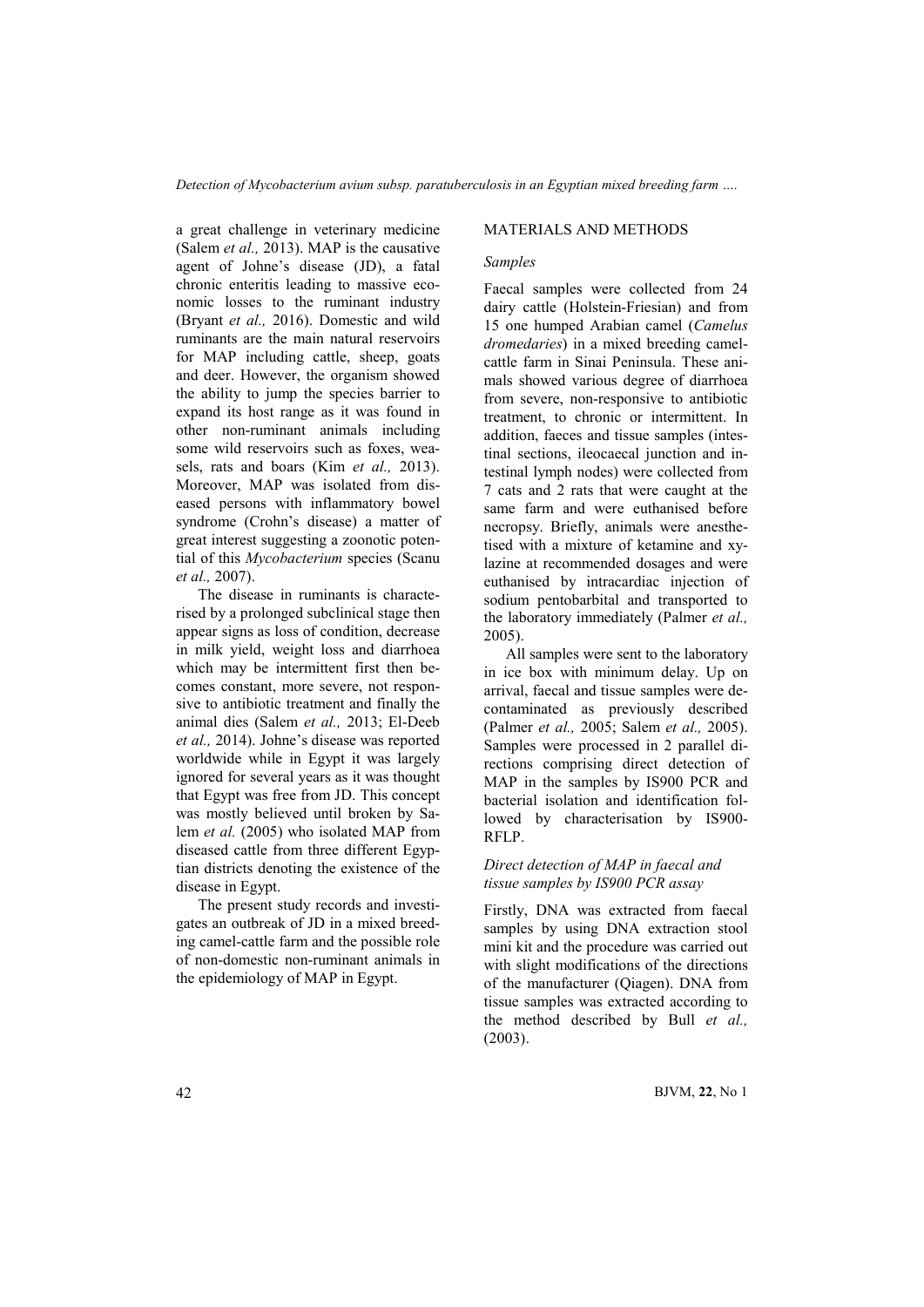#### *IS900 PCR*

This assay was carried out according to Bull *et al.* (2003). Briefly, 5 μL of the extracted DNA from the samples was used in a final reaction volume of 50 μL with 2 μM of each primers TJ1 (5' GCT GAT CGC CTT GCT CAT 3') , TJ2 (5' CGG GAG TTT GGT AGC CAG TA 3'). Thermal profile was 1 cycle of 94 °C for 5 min and then 30 cycles of 94 °C for 1 min, 60 °C for 1 min, and 72 °C for 3 min, then one cycle of 72 °C for 7 min. A positive control (DNA from the ATCC 19698 strain) and a negative control (sterile bidistilled water) were included in each PCR run. Specific bands were visualized with ethidium bromide on 1.5% agarose gels.

### *Isolation of MAP from faecal and tissue samples*

Samples were decontaminated and cultured on 3 HEYM slants supplied with mycobactin J and 1 HEYM slant without mycobactin J (Becton Dickinson). After incubation at 37 °C for 40 weeks, cultures with visible growth were further processed to identify MAP primarily on the basis of colonial characters, acid fastness and mycobactin J growth dependence (Salem *et al.,* 2013).

### *Molecular identification of isolates*

DNA was obtained from visible colonies by direct bacterial boiling at 100 ºC for 10 minutes and was used for 2 specific PCR assays, an IS*900* PCR and amplification of the locus 251. The procedure of IS*900*  PCR was the same as mentioned above. While sequence 251 was amplified using the forward primer 5-CAC GTG CTG TCC CCA TCG GC-3 and the reverse 5- CTA CGT CTT CGT GAC CAA AG-3 (Bannantine *et al.,* 2002).

#### *Isolation of genomic DNA from isolates*

Colonies were sub cultured on middle brook 7H9 broth supplied with 0.05% tween 80 (Difco), 10% oleic acid – albumin dextrose catalase (OADC) enrichment (Becton Dickinson) and 2 micrograms/ml of Mycobactin J (Synbiotics). Isolates were incubated at 37°C for at least 6 weeks before the isolation of genomic DNA. Bacterial cells were harvested at least in the log phase of growth  $(A_{540} =$ 0.4). DNA was obtained by the standard cetyltrimethylammonium bromide (CTAB) method (Pavlik *et al.,* 1999). DNA yields were then calculated based on the optical density measurement at 260 nm on a Nanodrop-spectrophotometer.

### *IS900 RFLP*

The assay was conducted according to (Salem 2009). Briefly, from each strain, approximately 2 µg purified DNA were digested with restriction endonuclease BstE II following the conditions provided by the manufacturer (Fermentas). DNA fragments were separated after electrophoresis carried out in 1 % agarose gels at 55 V for 17 h and were transferred onto positively charged nylon membrane (Roche diagnostics) using standard capillary blotting procedures (Salem, 2009). Hybridization took place for 16 h at 42 °C with freshly prepared hybridisation buffer containing a Digoxigenin (Roche diagnostics) labelled DNA probe prepared by PCR amplification of MAP, ATCC 19698 (K-10) strain using a primer set derived from positions 209 and 662 of the insertion sequence *900* (forward MS1: 5′-TGG ACA ATG ACG GTT ACG GAG GTG G-3′, reverse MS2: 5′-GAT CGG AAC GTC GGC TGG TCA GGA T-3′)*.* DIG-DNA hybrids were visualized by autoluminography with DIG luminescent detec-

 $BJVM, 22, No 1$  43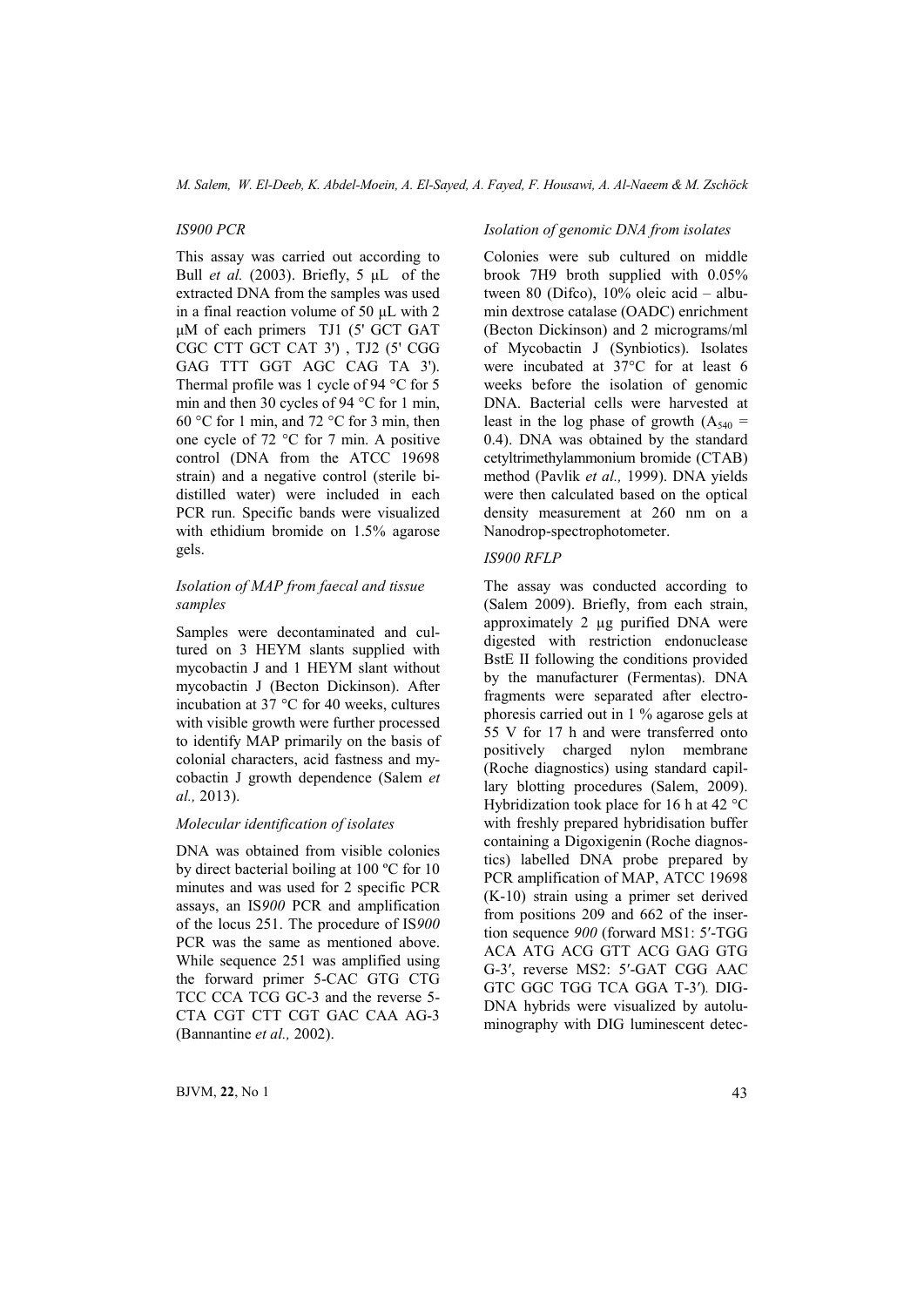tion kit as recommended by the manufacturer (Roche diagnostics).

### *Animal rights statement*

The producer was informed about the utilisation of animals and samples during this investigation, consent was obtained, and the investigation adhered to a high standard of veterinary care and ethics.

#### RESULTS

Eight MAP isolates were recovered from investigated cattle samples giving an isolation rate of 33.3%, while 14 cows (58.3%) were identified by PCR. Three camels yielded MAP in their faces by culture method, whereas MAP was recovered in 5 animals only by PCR. Furthermore, out of 7 examined cats, 3 were positive with both culture and PCR while none of the examined rats was positive (Table 1). MAP was cultured and/or detected from different parts of intestinal tissues as well as intestinal lymph nodes from positive cats (Table 2). All isolates were confirmed to be MAP by using both IS900 PCR and amplification of the locus 251.

In the current study, all isolates were genotyped by IS900-BstEII RFLP. Fig. 1 shows all obtained patterns when compared to those from previous reports. We have taken the C1 type as the reference profile and defined other profiles by listing additional or deleted individual bands using red bands and red arrowheads respectively, which correspond to the number and size of each band in kb. The segregation of MAP isolates with BstEII-IS900 RFLP from 3 hosts highlighted similarities and differences in the prevalence and diversity of obtained types. A total of 3 types were perceived after fingerprinting 14 MAP isolates (cattle n=8, camel  $n=3$ , cat  $n=3$ ).

#### DISCUSSION

Paratuberculosis is considered as a significant problem in the veterinary field and critical threat to the livestock industry worldwide with a mounting public health

| Animal<br>species | IS900 PCR<br>positive<br>number $(\% )$ | Culture<br>positive<br>number $(\% )$ | Colonial<br>characteristics | IS900 $&$<br>L. 251<br>culture<br>positive | IS900-BstE<br><b>II RFLP</b><br>profile** |
|-------------------|-----------------------------------------|---------------------------------------|-----------------------------|--------------------------------------------|-------------------------------------------|
| Cattle            | 14                                      | 8                                     | Fast growers                | 8                                          | C18                                       |
| $(n=24)$          | $(58.3\%)$                              | $(33.3\%)$                            | $AFB*$                      |                                            |                                           |
|                   |                                         |                                       | $(6-8$ weeks)               |                                            |                                           |
| Camels            | 5                                       | 3                                     | Slow growers                | 3                                          | $CS$ (new)                                |
| $(n=15)$          | $(33.3\%)$                              | $(20\%)$                              | AFB                         |                                            |                                           |
|                   |                                         |                                       | $(14-16$ weeks)             |                                            |                                           |
| Cats              | 3                                       | 3                                     | Fast growers AFB            | 3                                          | C <sub>1</sub>                            |
| $(n=7)$           | $(42.8\%)$                              | $(42.8\%)$                            | $(6-9$ weeks)               |                                            |                                           |
| Rats              |                                         |                                       |                             |                                            |                                           |
| $(n=2)$           |                                         |                                       |                             |                                            |                                           |
|                   |                                         |                                       |                             |                                            |                                           |

Table 1. Animal species, PCR results, culture resuts and IS900-BstE II RFLP profiles.

\* AFB: acid fast bacilli; \*\* According to Pavlik *et al.* (1999).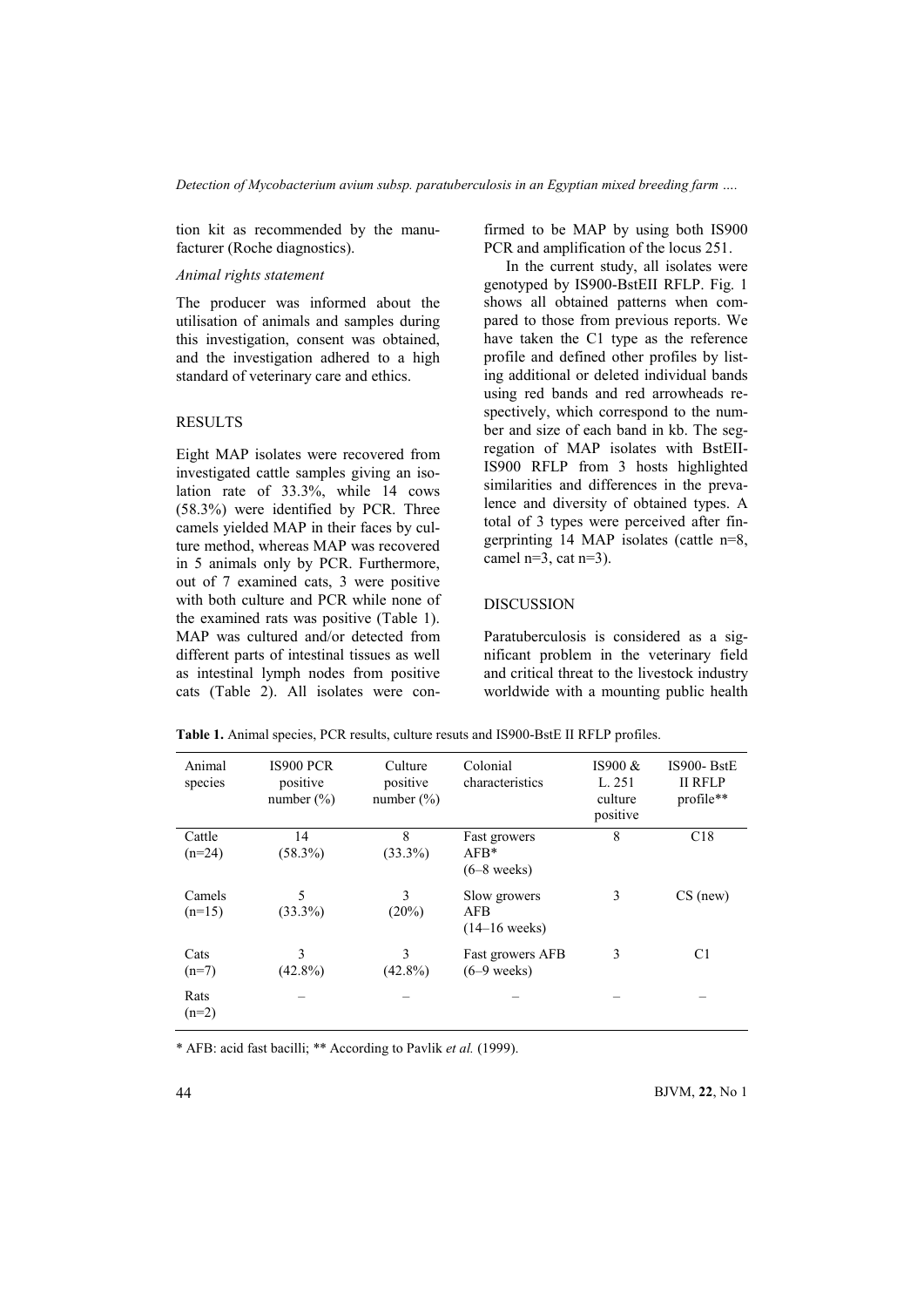| Types of samples            | IS900 PCR positive | Culture positive |  |
|-----------------------------|--------------------|------------------|--|
| Faeces                      | 0/7                | 0/7              |  |
| Intestinal sections         | 0/7                | 1/7              |  |
| Ileocaecal junction         | 4/7                | 3/7              |  |
| Intestinal lymph nodes      | 3/7                | 3/7              |  |
|                             |                    |                  |  |
| Size,<br>$P$ <sub>and</sub> |                    |                  |  |

Table 2. Detection of MAP in faeces and tissues of tested cats by IS900 PCR and culture methods



Fig 1. RFLP IS900 BstEII patterns: the C1 type is taken as reference profile and other profiles were defined by listing additional individual bands (in red): one additional band in C18 profile and 5 in the CS profile. Deleted bands are indicated with red arrowheads (two deleted bands in the CS profile). The number and size of each band in kbp are according to Pavlik *et al.* (1999)

concern (Collins, 2003). The results of the current study revealed an outbreak of paratuberculosis in a dairy cattle farm in Sinai. The outbreak involved 24 dairy cattle and 15 camels (Table 1) that showed a various degree of diarrhoea ranged from severe profuse diarrhoea which did not respond to antibiotic treatment to mild intermittent accompanied by loss of condition and decrease in milk yield. MAP was recovered from 8 cows with a recovery rate of 33.3%, whereas the organism was cultured from the feces of 3 out of 15 camels with a ratio of 20%. PCR was able to identify 14 cattle

 $BJVM$ , 22, No 1 45

(58.3%) and 5 camels (33.3%) denoting that both diseased and infected animals shed the organism in their faeces to be a source of infection for other animals and thereby exaggerate (complicate) the situation in the farm thus appearance of new cases might be seen later on (Salem *et al.,* 2012).

Interestingly, we investigated the occurrence of MAP among cats and rodents that lived in the affected farm during this outbreak to explore the probable role of these animals in the epidemiology of paratuberculosis (Table 1) and surprisingly, the obtained results displayed a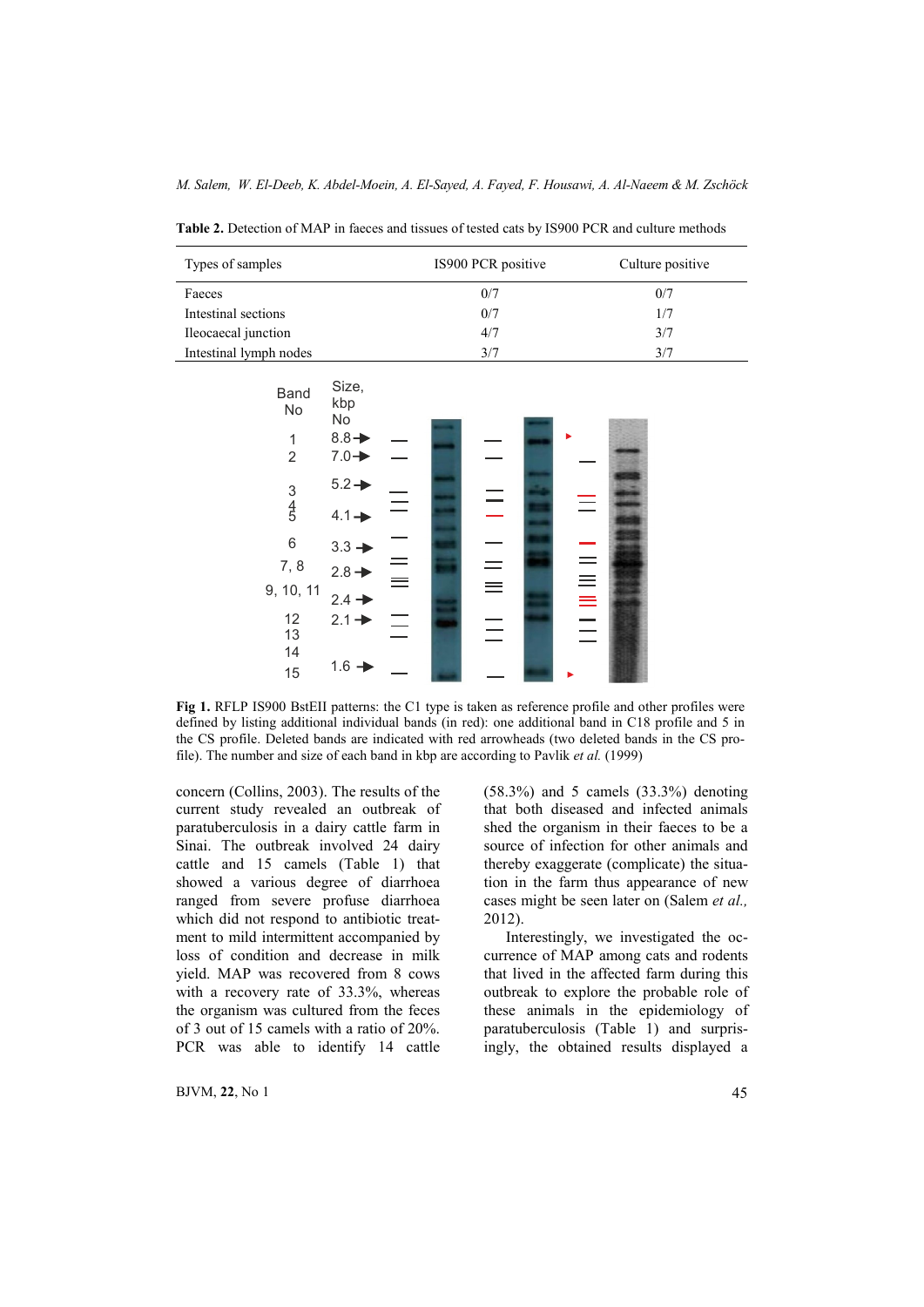high unexpected prevalence of MAP infection in cats (42.8%) and the organism was isolated from intestines and intestinal lymph nodes of the infected cats pointing out a true infection (Table 2). This result is supported by the findings of Corn *et al.,* (2005) who documented natural infection of cats by MAP (2 out of 18 with a ratio 11.1%) and recovered MAP from the faeces of an infected cat during a survey to prove a faecal shedding of MAP by cats; however we could not detect it in the faeces of examined cats.

Therefore, cats assumed to be an important non ruminant reservoir for MAP and may be incriminated in the dissemination of MAP among different yards in the farm. It is noteworthy that the home range of the free living cats may extend to include more than one farm and so they are able to introduce the infection to other farms specially MAP free ones (Daniels *et al.,* 2003). Moreover, the public health importance of our findings extends beyond the role of cats in the transmission of MAP between animals because the zoonotic potential of MAP could not be ignored. MAP is a strong candidate for Chron's disease in humans and the organism was cultured and verified from many cases and even from the ileocolonic mucosal biopsies from patients with Chron's disease (Bull *et al.,* 2003; Sechi *et al.,* 2005). Meanwhile, both molecular and epidemiological evidence were achieved to correlate MAP to be a cause of Chron's disease (Clancy *et al.,* 2007; Uzoigwe *et al.,*  2007).

In the present study all fast growers recovered from cattle clustered in the C18 type, while those isolates recovered from cats clustered in the C1 type. On the other hand all slow growers (camel isolates) clustered in a separate new type that was named CS type (Fig 1). Bovine isolates from Sinai Peninsula clustered in the C18, which is a type also known to infect cattle in Europe (Pavlik *et al.,* 1999). None of these bovine isolates clustered in the C1 type in the contrary to feline isolates. The C1 is a type known to infect a wide range of hosts including ruminants, non-ruminants and non human primates (Pavlik *et al.,* 1999). The C1 type was previously described to be the only type detected among 15 Egyptian cattle isolates from 3 Governorates namely Ismailia, Menoufia and Cairo, and it was then related to the process of cattle importation in the last century from different countries in Europe and USA where the C1 is the dominant type among cattle (unpublished data). On the other hand all camel isolates clustered in a separate new type related to the sheep strains suggesting that camels could have acquired the infection from sheep since they both share the same pasture.

The epidemiology of MAP was viewed from different angles. About the zoonotic perspective, many authors have concluded that MAP infected humans and the MAP human isolates had the same genetic fingerprints of those recovered from animals (Feller *et al.,* 2007; Abubakar *et al.,* 2008). Furthermore, the epidemiology of MAP in humans is not wellknown however it is most likely that humans are exposed to MAP through ingestion of contaminated food, especially milk (Grant *et al.,* 2002; Ellingson *et al.,* 2005). Moreover, human infection also may be attributed to contact with infected animals as high MAP prevalence was recorded in animal attendants who work with JD infected herds (Singh *et al.,* 2008; 2011). In this regard, the isolation of MAP from cats highlighted the possible zoonotic transmission from cats to man. Cats are considered as common pet ani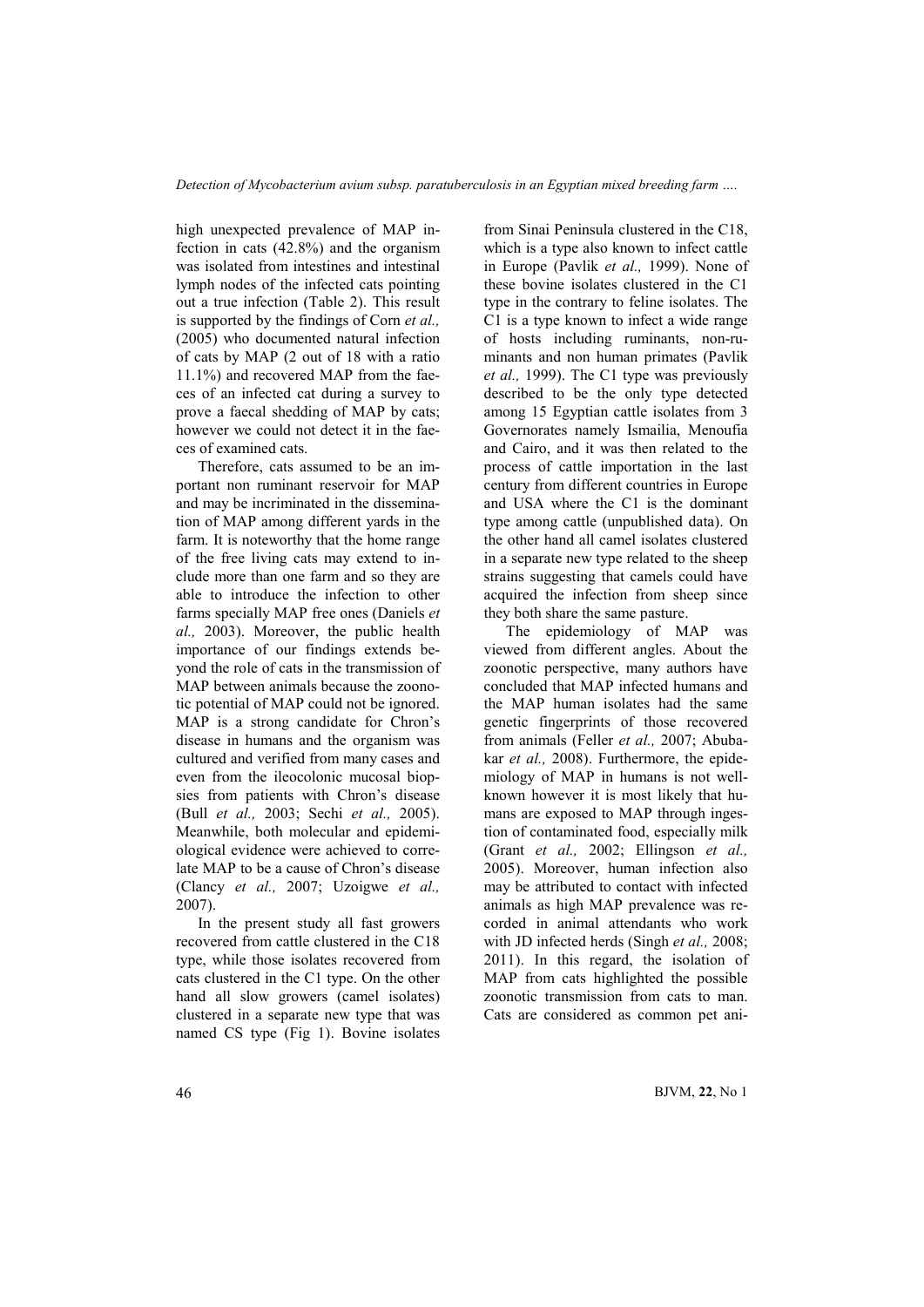mals in households, kept in intimate contact with their owners.

So, infected cats can bring MAP to your house to contaminate the household environment as well as your food with this robust harmful bacterium. Special attention should be paid for children as in the last few years there is a growing increase in the incidence of pediatric Chron's disease while MAP was isolated from the gut tissues and blood from children with Chron's disease (Kirkwood *et al.,* 2009; Wagner *et al.,* 2011). Also, MAP was implicated in autism in children, which may complicate MAP infections in children (Daw 2011). So, MAP may constitute a big hazard for children and when this bacterium was recovered from cats this magnifies the hazard for the children who usually enjoy fondling their pets. It should be mentioned that the C1 genotype which was isolated from the cats in our study was previously cultured from patients with Chron's disease (Whittington *et al.,* 2000). Unfortunately, the number of rats that were caught from the farm was too small to build up any conclusion about the role, which could be played by rodents in the epidemiology of MAP during this outbreak.

### **CONCLUSION**

In conclusion, this outbreak confirmed the spread of Johne's disease in Egypt and pointed out that the disease might be passed undiagnosed in many farms due to lack of information or diagnostic facilities. On the other hand, the high prevalence of MAP in cats magnified the possible role of cats in the epidemiology of MAP and highlighted the ability of these animals to convey MAP to both animals and humans outside the farm environment whereas the role of rodents in the epide-

 $BJVM$ , 22, No 1 47

miology of MAP needs further research. In addition, further investigation of the epidemiology of MAP in unstudied species like camel would be a unique contribution to the global picture of MAP epidemiology. In spite of the high genetic conservation among the MAP population, the occurrence of multiple genotypes within the same farm highlights the old hypothesis that multiple clones of MAP might be responsible for a single infection within a single herd or a single yard and even within individual animals. It remains a speculation and warrants further studies whether these types are types transmitted to this farm through an unknown source of infection or were formed as a consequence of a genetic mutation of an already existing type to make a sort of adaptation to a new host species or to the development of clinical and/or sub clinical disease. Thus, special efforts should be implemented to control MAP and its veterinary and public health implications considering the zoonotic aspect of MAP cannot be ruled out.

### ACKNOWLEDGEMENTS

This study was supported, in part, by a grant from the Science and Technology Development Foundation (STDF), Egypt and from the private farm under investigation.

#### REFERENCES

- Abubakar, I., D. Myhill, S. H. Aliyu & P. R. Hunter, 2008. Detection of *Mycobacterium avium* subspecies *paratuberculosis* from patients with Crohn's disease using nucleic acid-based techniques: a systematic review and meta-analysis. *Inflammatory Bowel Diseases*, 14, 401–410.
- Bannantine, J. P., E. Baechler, Q. Zhang, L. Li & V. Kapur, 2002. Genome scale comparison of *Mycobacterium avium* subsp.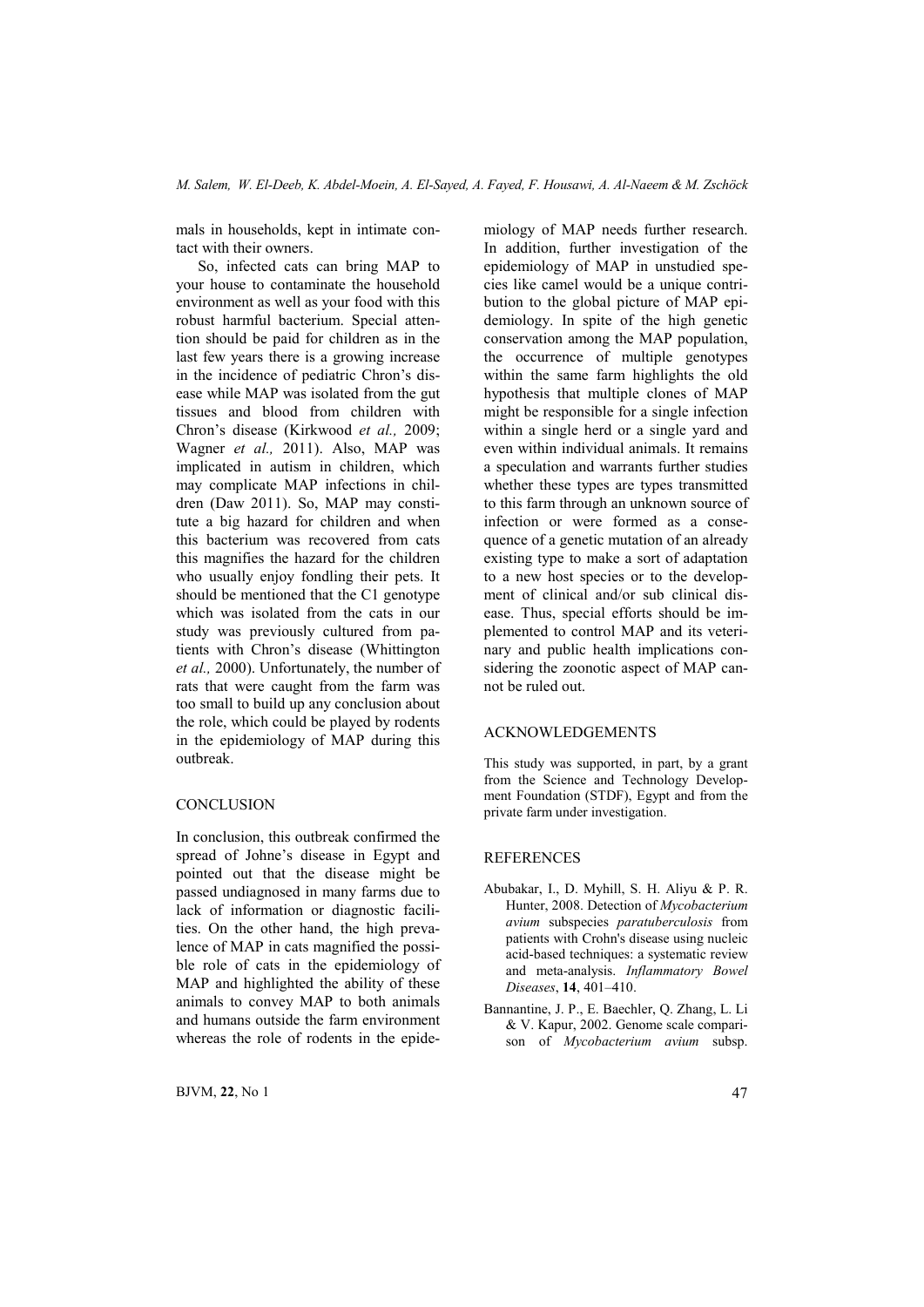*Detection of Mycobacterium avium subsp. paratuberculosis in an Egyptian mixed breeding farm ….*

*paratuberculosis* with *Mycobacterium avium* subsp. *avium* reveals potential diagnostic sequences*. Journal of Clinical Microbiology*, 40, 1303–1310.

- Bryant, J. M., V. C. [Thibault, D. G](http://www.ncbi.nlm.nih.gov/pubmed/?term=Thibault%20VC%5BAuthor%5D&cauthor=true&cauthor_uid=26813574). [Smith, J.](http://www.ncbi.nlm.nih.gov/pubmed/?term=Smith%20DG%5BAuthor%5D&cauthor=true&cauthor_uid=26813574)  [McLuckie, I.](http://www.ncbi.nlm.nih.gov/pubmed/?term=McLuckie%20J%5BAuthor%5D&cauthor=true&cauthor_uid=26813574) [Heron, I.](http://www.ncbi.nlm.nih.gov/pubmed/?term=Heron%20I%5BAuthor%5D&cauthor=true&cauthor_uid=26813574) A. [Sevilla, F.](http://www.ncbi.nlm.nih.gov/pubmed/?term=Sevilla%20IA%5BAuthor%5D&cauthor=true&cauthor_uid=26813574) [Biet,](http://www.ncbi.nlm.nih.gov/pubmed/?term=Biet%20F%5BAuthor%5D&cauthor=true&cauthor_uid=26813574)  S. R. [Harris, D](http://www.ncbi.nlm.nih.gov/pubmed/?term=Harris%20SR%5BAuthor%5D&cauthor=true&cauthor_uid=26813574). J. [Maskell, S.](http://www.ncbi.nlm.nih.gov/pubmed/?term=Maskell%20DJ%5BAuthor%5D&cauthor=true&cauthor_uid=26813574) D. [Bentley,](http://www.ncbi.nlm.nih.gov/pubmed/?term=Bentley%20SD%5BAuthor%5D&cauthor=true&cauthor_uid=26813574)  J. [Parkhill &](http://www.ncbi.nlm.nih.gov/pubmed/?term=Parkhill%20J%5BAuthor%5D&cauthor=true&cauthor_uid=26813574) K. [Stevenson, 201](http://www.ncbi.nlm.nih.gov/pubmed/?term=Stevenson%20K%5BAuthor%5D&cauthor=true&cauthor_uid=26813574)6. Phylogenomic exploration of the relationships between strains of *Mycobacterium avium* subspecies *paratuberculosis. [BMC Ge](http://www.ncbi.nlm.nih.gov/pubmed/26813574)nomics*, doi: [10.1186/s12864-015-2234-5.](http://dx.doi.org/10.1186%2Fs12864-015-2234-5)
- Bul[l, T. J., E. J](http://www.ncbi.nlm.nih.gov/pubmed/26813574). McMinn, K. Sidi-Boumedine, A. Skull, D. Durkin, P. Neild, G. Rhodes, R. Pickup & J. Hermon-Taylor, 2003. Detection and verification of *Mycobacterium avium* subsp. *paratuberculosis* in fresh ileocolonic mucosal biopsy specimens from individuals with and without Crohn's disease. *Journal of Clinical Microbiology*, 41, 2915–2923.
- Clancy, R., Z. Ren, J. Turton, G. Pang & A. Wettstein, 2007. Molecular evidence for *Mycobacterium avium* subspecies *paratuberculosis* (MAP) in Crohn's disease correlates with enhanced TNF-alpha secretion. *Digestive and Liver Disease*, 39, 445–451.
- Collins, M. T., 2003. Paratuberculosis: Review of the present knowledge. *Acta Veterinaria Scandinavica*, 44, 217–221.
- Corn, J. L., E. J. B. Manning, S. Streevatsan & J. R. Fischer, 2005. Isolation of *Mycobacterium avium* subsp. *paratuberculosis* from free-ranging birds and mammals on livestock premises. *Applied and Environmental Microbiology*, 71, 6963–6967.
- Daniels, M. J., M. R. Hutchings, P. M. Beard, D. Henderson, A. Greig, K. Stevenson & J. M. Sharp., 2003. Do non-ruminant wildlife pose a risk of paratuberculosis to domestic livestock and vice versa in Scotland? *Journal of Wildlife Diseases*, 39,  $10-15$
- Daw, C. T., 2011. *Mycobacterium paratuberculosis* and autism: Is this a trigger? *Medical Hypotheses,* 77, 977–981.
- El-Deeb, W. M., T. A. Fouda & S. M. El-Bahr, 2014. Clinicobiochemical investigations of partuberculosis of camels in Saudi Arabia: Proinflammatory cytokines and oxidative stress markers. *Pakistan Veterinary Journal,* 34, 484–488.
- Ellingson, J. L. E, J. L. Anderson, J. J. Koziczkowski, R. P. Radcliff, S. J. Sloan, S. E. Allen & N. M.Sullivan, 2005. Detection of viable *Mycobacterium avium* subsp. *paratuberculosis* in retail pasteurized whole milk by two culture methods and PCR. *Journal of Food Protection*, 68, 966–972.
- Feller, M., K. Huwiler, R. Stephan, E. Altpeter, A. Shang, H. Furrer, G. E. Pfyffer, T. Jemmi, A. Baumgartner & M. Egger, 2007. *Mycobacterium avium* subspecies *paratuberculosis* and Crohn's disease: A systematic review and meta-analysis. *The Lancet. Infectious diseases*, 7, 607–613.
- Grant, I. R., H. J. Ball & M. T. Rowe, 2002. Incidence of *Mycobacterium paratuberculosis* in bulk raw and commercially pasteurized cows' milk from approved dairy processing establishments in the United Kingdom. *Applied Environmental Microbiology*, 68, 2428–2435.
- Kim, J. M., B. K. Ku, H. N. Lee, I. Y. Hwang, Y. B. Jang, J. Kim, B. H. Hyun & S. C. Jung, 2013. *Mycobacterium avium paratuberculosis* in wild boars in Korea. *J*ournal *of Wildlife Diseases*, 49, 413–417.
- Kirkwood, C. D., J. Wagner, K. Boniface, J. Vaughan, W. P. Michalski, A. G. Catto-Smith & D. J. Cameron, 2009. *Mycobacterium avium* subspecies *paratuberculosis* in children with early-onset Crohn's disease. *Inflammatory Bowel Diseases*, 15, 1643– 1655.
- Palmer Mitchell V., C. S. William, G. C. Jeremy & R. S. Judith, 2005. Isolation of *Mycobacterium avium* subsp *paratuberculosis* (Map) from feral cats on a dairy farm with Map-infected cattle. *Journal of Wildlife Diseases*, 41, 629–635.
- Pavlik, I., A. Horvathova, L. Dvorska, J. Bartl, P. Svastova, R. du Maine & I. Rychlik,